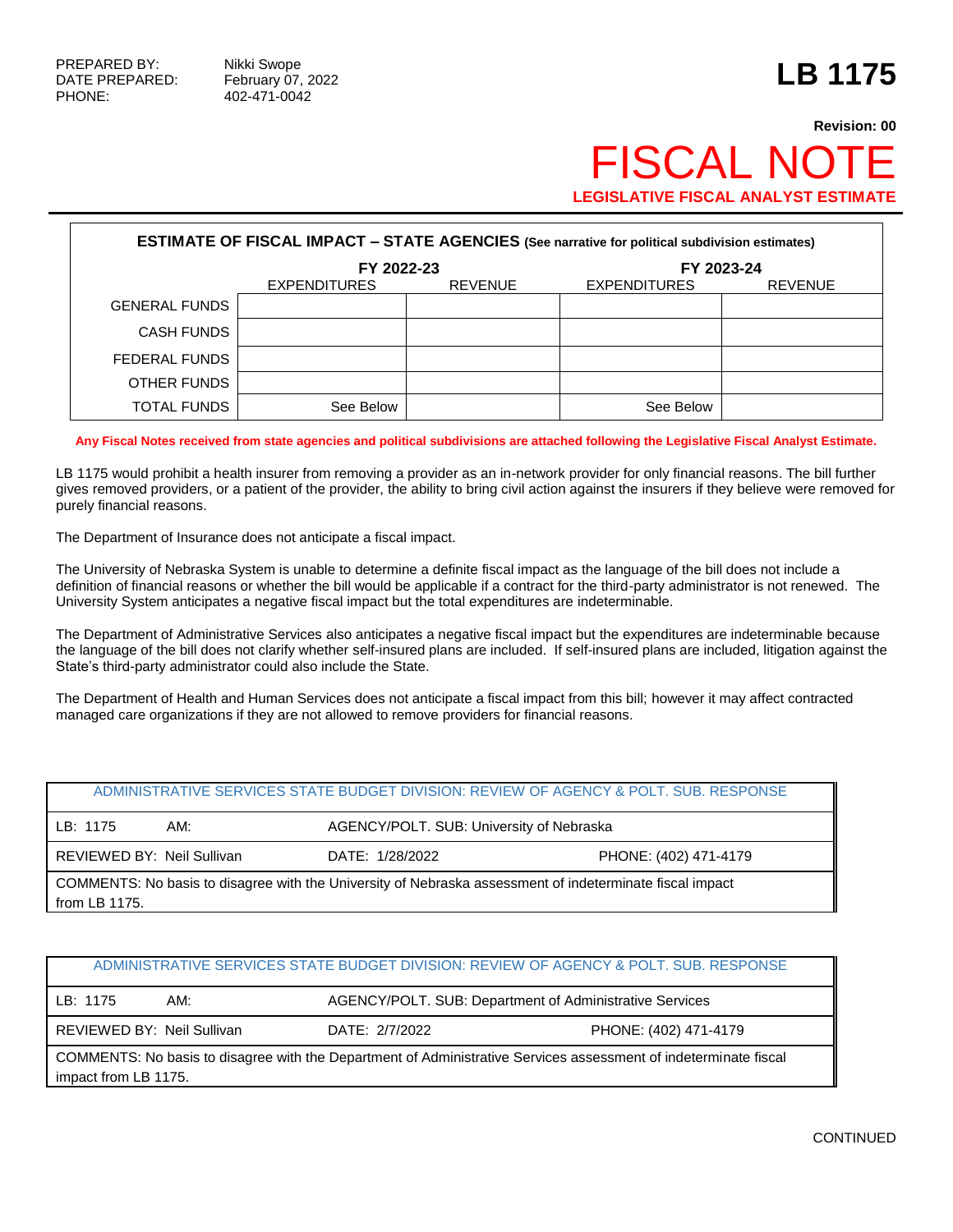|                                                                                                                     |     | ADMINISTRATIVE SERVICES STATE BUDGET DIVISION: REVIEW OF AGENCY & POLT. SUB. RESPONSE |                       |  |
|---------------------------------------------------------------------------------------------------------------------|-----|---------------------------------------------------------------------------------------|-----------------------|--|
| LB: 1175                                                                                                            | AM: | AGENCY/POLT. SUB: Department of Health & Human Services                               |                       |  |
| REVIEWED BY: Neil Sullivan                                                                                          |     | DATE: 2/11/2022                                                                       | PHONE: (402) 471-4179 |  |
| COMMENTS: No basis to disagree with the Department of Health & Human Services assessment of no direct fiscal impact |     |                                                                                       |                       |  |

from LB 1175.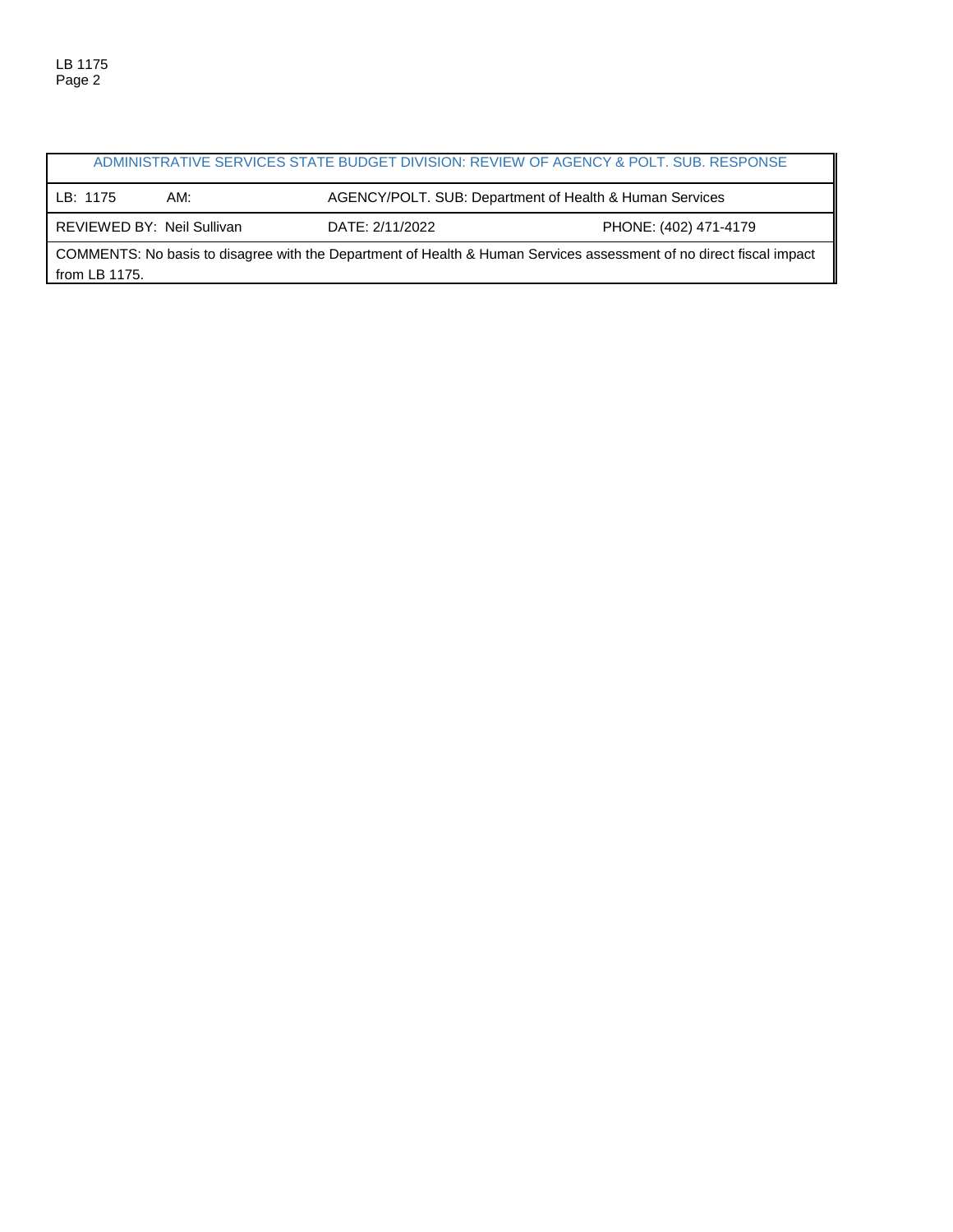**Please complete ALL (5) blanks in the first three lines. 2022**

| LB <sub>(1)</sub> 1175                    |                                                                   |                                                                   |                     |             | <b>FISCAL NOTE</b>        |
|-------------------------------------------|-------------------------------------------------------------------|-------------------------------------------------------------------|---------------------|-------------|---------------------------|
|                                           | State Agency OR Political Subdivision Name: (2)                   | Nebraska Department of Insurance                                  |                     |             |                           |
|                                           | Prepared by: (3) Michael W. Anderson Date Prepared: (4) 1/20/2022 |                                                                   |                     |             | Phone: $(5)$ 402-471-4649 |
|                                           |                                                                   | <b>ESTIMATE PROVIDED BY STATE AGENCY OR POLITICAL SUBDIVISION</b> |                     |             |                           |
| <b>GENERAL FUNDS</b>                      | <b>EXPENDITURES</b>                                               | FY 2022-23<br><b>REVENUE</b>                                      | <b>EXPENDITURES</b> | FY 2023-224 | <b>REVENUE</b>            |
| <b>CASH FUNDS</b><br><b>FEDERAL FUNDS</b> |                                                                   |                                                                   |                     |             |                           |
| <b>OTHER FUNDS</b><br><b>TOTAL FUNDS</b>  |                                                                   |                                                                   |                     |             |                           |

**Explanation of Estimate:**

LB 1175 prohibits health insurers from removing a provider as an in-network provider for purely financial reasons and gives removed providers the ability to bring civil action against the insurers where they have good faith to believe that they were removed for purely financial reasons. No change in Department of Insurance expenditures or revenues would be expected as a result of LB 1175.

|                           |       |                            | <b>BREAKDOWN BY MAJOR OBJECTS OF EXPENDITURE</b> |                     |
|---------------------------|-------|----------------------------|--------------------------------------------------|---------------------|
| <b>Personal Services:</b> |       |                            |                                                  |                     |
|                           |       | <b>NUMBER OF POSITIONS</b> | 2022-23                                          | 2023-24             |
| POSITION TITLE            | 22-23 | 23-24                      | <b>EXPENDITURES</b>                              | <b>EXPENDITURES</b> |
|                           |       |                            |                                                  |                     |
|                           |       |                            |                                                  |                     |
|                           |       |                            |                                                  |                     |
|                           |       |                            |                                                  |                     |
|                           |       |                            |                                                  |                     |
|                           |       |                            |                                                  |                     |
|                           |       |                            |                                                  |                     |
|                           |       |                            |                                                  |                     |
|                           |       |                            |                                                  |                     |
|                           |       |                            |                                                  |                     |
|                           |       |                            |                                                  |                     |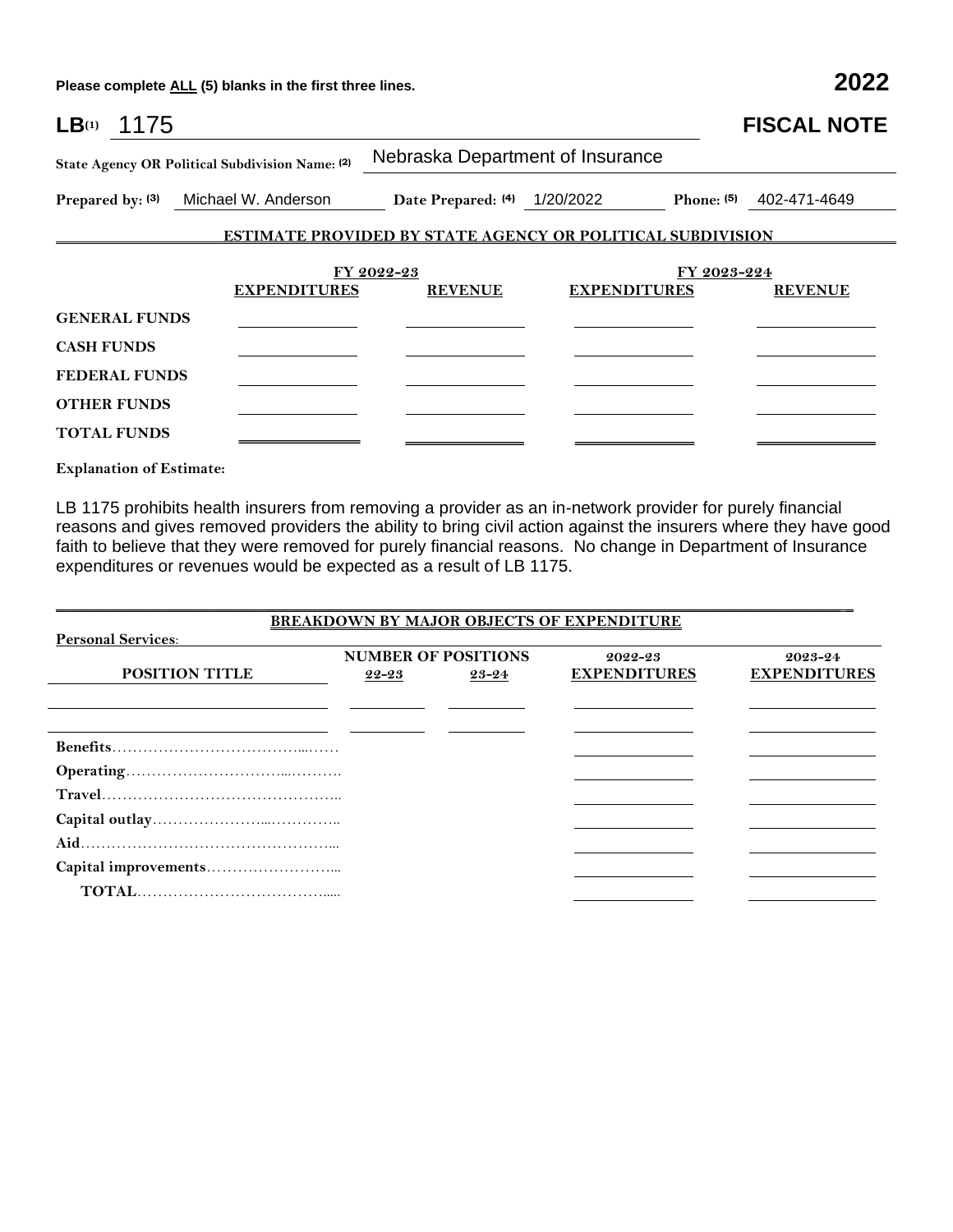| LB $^{(1)}$<br>1175 Prohibit a health insurer from removing a provider as an in-network<br>provider under certain circumstances | <b>FISCAL NOTE</b>  |                                    |      |                                                                   |                |
|---------------------------------------------------------------------------------------------------------------------------------|---------------------|------------------------------------|------|-------------------------------------------------------------------|----------------|
| State Agency OR Political Subdivision Name: <sup>(2)</sup> University of Nebraska System                                        |                     |                                    |      |                                                                   |                |
| Prepared by: $(3)$<br><b>Chris Kabourek</b>                                                                                     |                     | Date Prepared: $^{(4)}$ 01/26/2022 |      | Phone: $(5)$                                                      | (402) 472-7102 |
|                                                                                                                                 |                     |                                    |      | <b>ESTIMATE PROVIDED BY STATE AGENCY OR POLITICAL SUBDIVISION</b> |                |
| FY 2022-23<br>FY 2023-24                                                                                                        |                     |                                    |      |                                                                   |                |
|                                                                                                                                 | <b>EXPENDITURES</b> | <b>REVENUE</b>                     |      | <b>EXPENDITURES</b>                                               | <b>REVENUE</b> |
| <b>GENERAL FUNDS</b>                                                                                                            | 0.00                |                                    | 0.00 | 0.00                                                              | 0.00           |
| <b>CASH FUNDS</b>                                                                                                               | 0.00                |                                    | 0.00 | 0.00                                                              | 0.00           |
| <b>FEDERAL FUNDS</b>                                                                                                            | 0.00                |                                    | 0.00 | 0.00                                                              | 0.00           |
| <b>OTHER FUNDS</b>                                                                                                              | 0.00                |                                    | 0.00 | 0.00                                                              | 0.00           |

## Explanation of Estimate:

TOTAL FUNDS 0.00

------------------------------

Section 1 of LB1175 states "(1) A health insurer in this state shall not remove a provider as an in-network provider for only financial reasons if such provider wishes to remain as an in-network provider and agrees to remain in contract with such health insurer."

 0.00 ------------------------------

 0.00 ------------------------------

The in-network providers for the University of Nebraska health insurance plan are managed by UMR, our third party plan administrator. It is possible that higher costs for provider contracts will result in increase costs to our self-insured health plan, but the bill does not provide a definition of financial reasons so the costs are difficult to estimate. Additionally, UMR had concerns on the bill's applicability if a contract is not renewed and they are unsure if a non-renewed provider contract would be considered a removal under the regulations of the bill.

## **BREAKDOWN BY MAJOR OBJECTS OF EXPENDITURE** Personal Services: POSITION TITLE Benefits.............................................. Operating........................................... Travel................................................. Capital outlay.................................... Aid................................................... Capital improvements........................ TOTAL...................................... **NUMBER OF POSITIONS 22-23** 0 0 **23-24** 0 0 **2022-23 EXPENDITURES 2023-24 EXPENDITURES**

 0.00 ------------------------------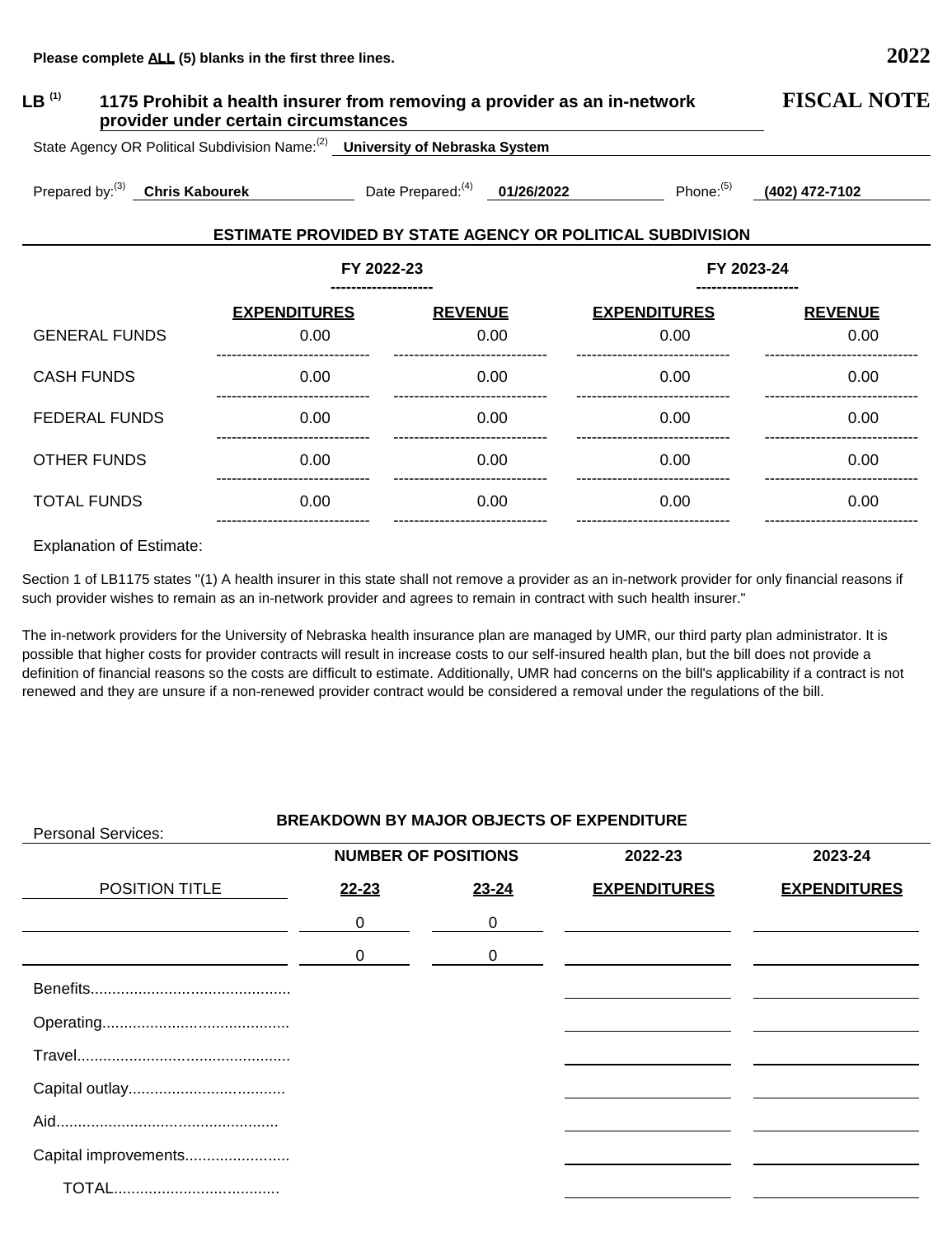**Please complete ALL (5) blanks in the first three lines. 2022**

| LB <sub>(1)</sub><br>1175 |                                                 |                                |                                                                   | <b>FISCAL NOTE</b>           |
|---------------------------|-------------------------------------------------|--------------------------------|-------------------------------------------------------------------|------------------------------|
|                           | State Agency OR Political Subdivision Name: (2) | - Employee Wellness & Benefits | Department of Administrative Services (DAS)                       |                              |
| Prepared by: (3)          | Jennifer Norris                                 | Date Prepared: (4) 01/28/2022  |                                                                   | Phone: $(5)$<br>402/471-4443 |
|                           |                                                 |                                | <b>ESTIMATE PROVIDED BY STATE AGENCY OR POLITICAL SUBDIVISION</b> |                              |
|                           | <b>EXPENDITURES</b>                             | FY 2022-23<br><b>REVENUE</b>   | <b>EXPENDITURES</b>                                               | FY 2023-24<br><b>REVENUE</b> |
| <b>GENERAL FUNDS</b>      |                                                 |                                |                                                                   |                              |
| <b>CASH FUNDS</b>         |                                                 |                                |                                                                   |                              |
| <b>FEDERAL FUNDS</b>      |                                                 |                                |                                                                   |                              |
| <b>OTHER FUNDS</b>        |                                                 |                                |                                                                   |                              |
| <b>TOTAL FUNDS</b>        | See Below                                       | See Below                      | See Below                                                         | See Below                    |

**Explanation of Estimate:**

LB 1175 as introduced, prohibits a health insurer in this state to remove a provider as an in-network provider for only financial reasons if the provider wishes to remain as an in-network provider and agrees to remain in contract with the health insurer. The bill provides for the ability of the provider, or a patient negatively affected by the removal to bring a civil action against the insurer.

It is unclear if a self-insured plan is covered, but litigation against the State's Third Party-Administrator (TPA) could also include the State. The cost of any litigation and claims paid could be the responsibility of the State's health plans.

LB 1175 as introduced could have an undeterminable fiscal impact on the State's health plan.

|                           |       |                                     | <b>BREAKDOWN BY MAJOR OBJECTS OF EXPENDITURE</b> |                                    |
|---------------------------|-------|-------------------------------------|--------------------------------------------------|------------------------------------|
| <b>Personal Services:</b> |       |                                     |                                                  |                                    |
| <b>POSITION TITLE</b>     | 22-23 | <b>NUMBER OF POSITIONS</b><br>23-24 | $2022 - 23$<br><b>EXPENDITURES</b>               | $2023 - 24$<br><b>EXPENDITURES</b> |
|                           |       |                                     |                                                  |                                    |
|                           |       |                                     |                                                  |                                    |
|                           |       |                                     |                                                  |                                    |
|                           |       |                                     |                                                  |                                    |
|                           |       |                                     |                                                  |                                    |
|                           |       |                                     |                                                  |                                    |
|                           |       |                                     |                                                  |                                    |
|                           |       |                                     |                                                  |                                    |